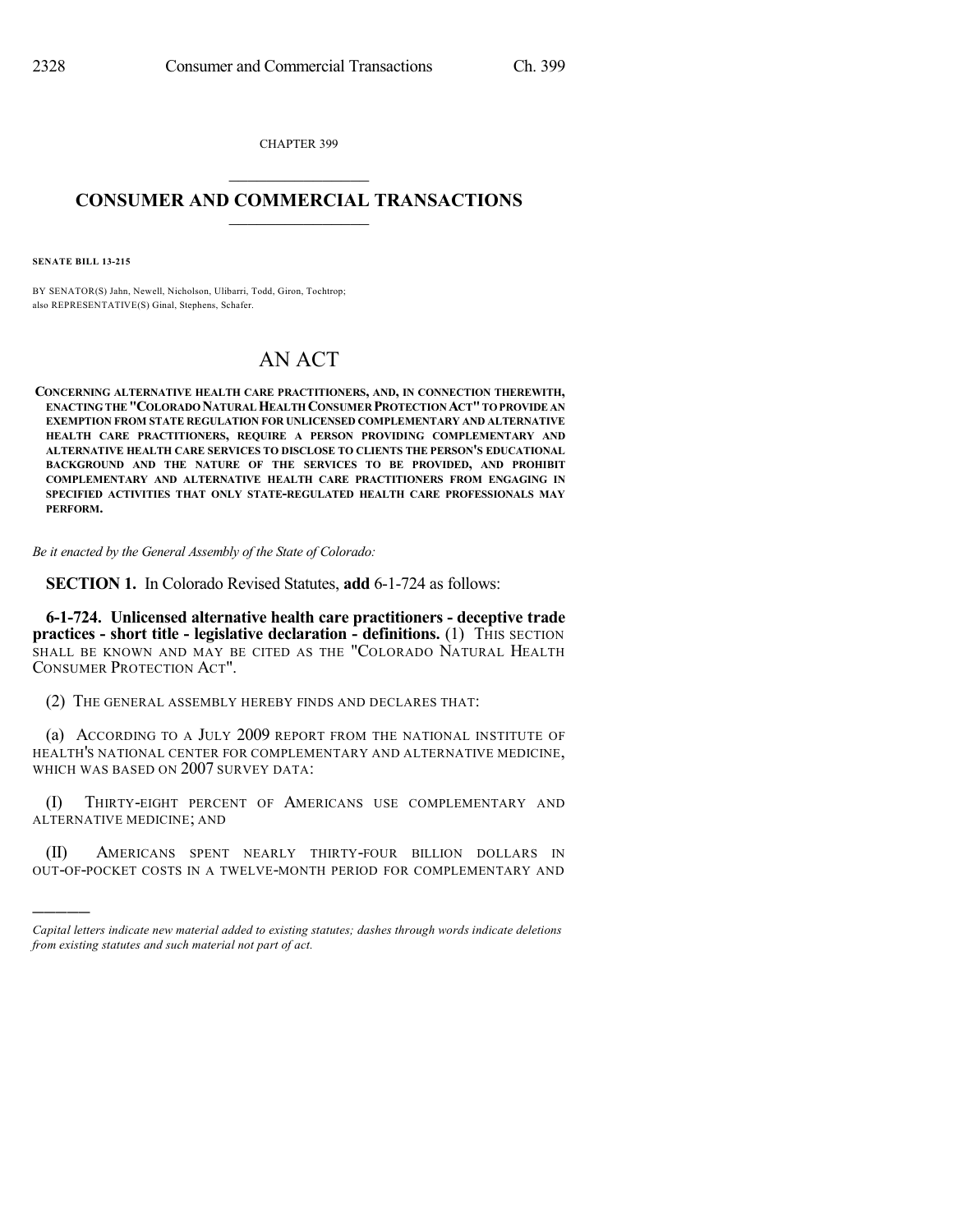ALTERNATIVE MEDICINE;

(b) IT IS ESTIMATED THAT MORE THAN ONE MILLION FIVE HUNDRED THOUSAND COLORADANS CURRENTLY RECEIVE A SUBSTANTIAL VOLUME OF HEALTH CARE SERVICES FROM COMPLEMENTARY AND ALTERNATIVE HEALTH CARE PRACTITIONERS;

(c) THOSE STUDIES FURTHER INDICATE THAT INDIVIDUALS WHO USE COMPLEMENTARY AND ALTERNATIVE HEALTH CARE SERVICES REPRESENT A WIDE VARIETY OF AGE,ETHNIC,SOCIOECONOMIC,AND OTHER DEMOGRAPHIC CATEGORIES;

(d) ALTHOUGH COMPLEMENTARY AND ALTERNATIVE HEALTH CARE PRACTITIONERS ARE NOT REGULATED BY THE STATE AND ARE NOT REQUIRED TO OBTAIN A STATE-ISSUED LICENSE,CERTIFICATION,OR REGISTRATION,THE PROVISION OF ALTERNATIVE HEALTH CARE SERVICES IN SOME CIRCUMSTANCES MAY BE INTERPRETED AS THE PROVISION OF A HEALTH CARE SERVICE THAT ONLY A PROFESSIONAL WHO IS LICENSED OR OTHERWISE REGULATED BY THE STATE MAY PERFORM,THEREBY SUBJECTING COMPLEMENTARY AND ALTERNATIVE HEALTH CARE PRACTITIONERS TO POTENTIAL FINES, PENALTIES, AND RESTRICTIONS OF THEIR PRACTICES EVEN THOUGH THEIR PRACTICES DO NOT POSE AN IMMINENT AND DISCERNABLE RISK OF SIGNIFICANT HARM TO PUBLIC HEALTH AND SAFETY;

(e) BECAUSE THE STATE RECOGNIZES AND VALUES THE FREEDOM OF CONSUMERS TO CHOOSE THEIR HEALTH CARE PROVIDERS, INCLUDING THE ABILITY TO CHOOSE A PERSON WHO IS NOT REGULATED BY THE STATE, THE INTENT OF THIS SECTION IS TO PROTECT CONSUMER CHOICE AND, IN CONSIDERATION OF THE PUBLIC'S HEALTH AND SAFETY, TO REMOVE TECHNICAL BARRIERS TO ACCESS TO UNREGULATED HEALTH CARE PRACTITIONERS AND INCLUDE APPROPRIATE CONSUMER PROTECTIONS AND DISCLOSURES AS REQUIRED IN THIS SECTION; AND

(f) NOTHING IN THIS SECTION:

(I) REQUIRES A PERSON ENGAGED IN COMPLEMENTARY AND ALTERNATIVE HEALTH CARE TO OBTAIN A LICENSE, CERTIFICATION, OR REGISTRATION FROM THE STATE AS LONG AS THE PERSON PRACTICES WITHIN THE PARAMETERS OF THIS SECTION;

(II) LIMITS THE PUBLIC'S RIGHT TO ACCESS COMPLEMENTARY AND ALTERNATIVE HEALTH CARE PRACTITIONERS OR THERIGHT OFAN UNREGULATED COMPLEMENTARY AND ALTERNATIVE HEALTH CARE PRACTITIONER TO PRACTICE.

(3) AS USED IN THIS SECTION, UNLESS THE CONTEXT OTHERWISE REQUIRES:

(a) "COMPLEMENTARY AND ALTERNATIVE HEALTH CARE PRACTITIONER" MEANS A PERSON WHO PROVIDES COMPLEMENTARY AND ALTERNATIVE HEALTH CARE SERVICES IN ACCORDANCE WITH THIS SECTION AND WHO IS NOT LICENSED, CERTIFIED, OR REGISTERED BY THE STATE AS A HEALTH CARE PROFESSIONAL.

(b) (I) "COMPLEMENTARY AND ALTERNATIVE HEALTH CARE SERVICES" MEANS ADVICE AND SERVICES:

(A) WITHIN THE BROAD DOMAIN OF HEALTH CARE AND HEALING ARTS THERAPIES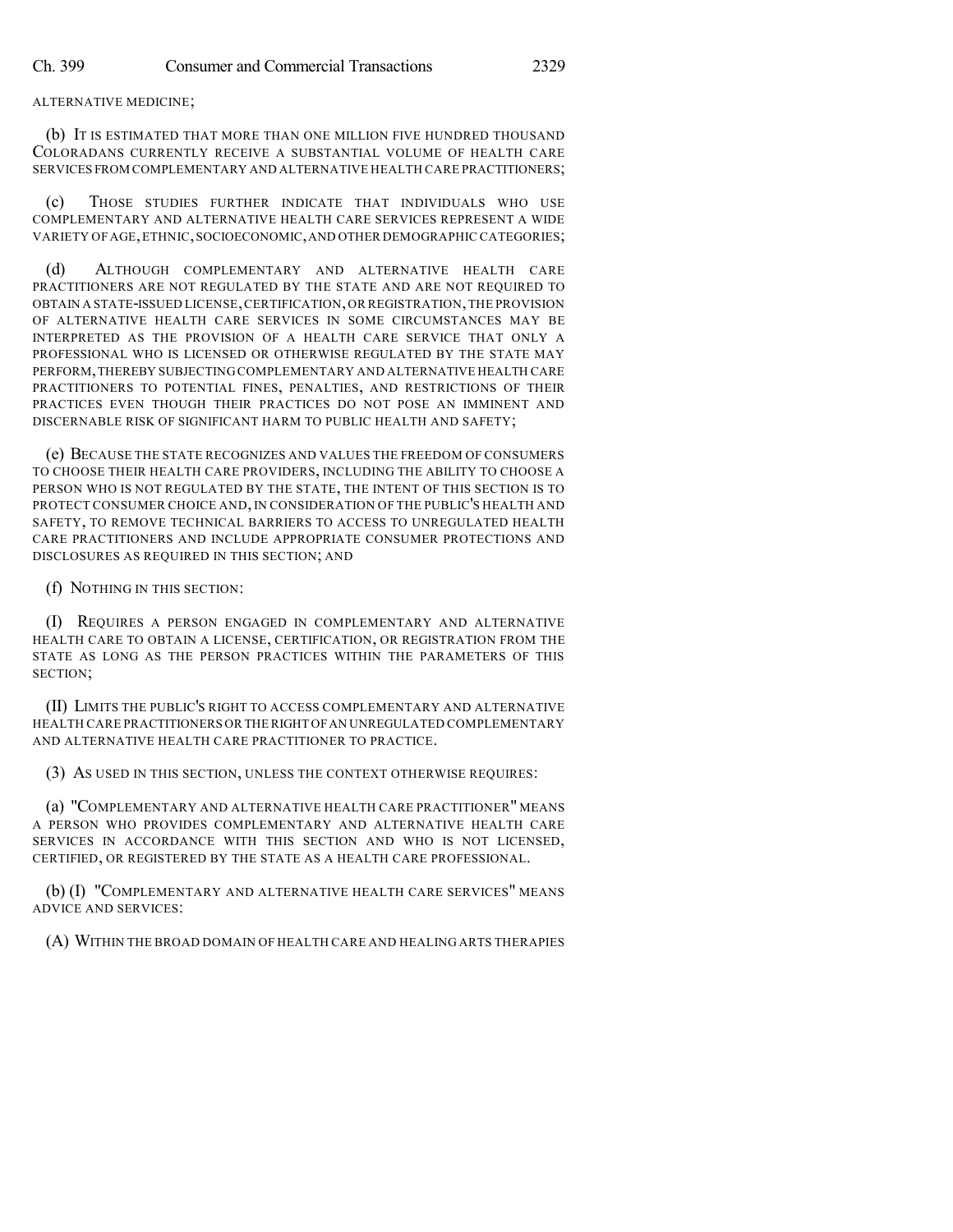AND METHODS THAT ARE BASED ON COMPLEMENTARY AND ALTERNATIVE THEORIES OF HEALTH AND WELLNESS, INCLUDING THOSE THAT ARE TRADITIONAL, CULTURAL, RELIGIOUS, OR INTEGRATIVE; AND

(B) THAT ARE NOT PROHIBITED BY SUBSECTION (6) OF THIS SECTION.

(II) "COMPLEMENTARY AND ALTERNATIVE HEALTH CARE SERVICES" INCLUDE:

(A) HEALING PRACTICES USING FOOD; FOOD EXTRACTS; DIETARY SUPPLEMENTS, AS DEFINED IN THE FEDERAL "DIETARY SUPPLEMENT HEALTH AND EDUCATION ACT OF 1994", PUB.L. 103-417; NUTRIENTS; HOMEOPATHIC REMEDIES AND PREPARATIONS;AND THE PHYSICAL FORCES OF HEAT,COLD,WATER,TOUCH, SOUND, AND LIGHT;

(B) STRESS REDUCTION HEALING PRACTICES; AND

(C) MIND-BODY AND ENERGETIC HEALING PRACTICES.

(c) "HEALTH CARE PROFESSIONAL"MEANS A PERSON ENGAGED IN A HEALTH CARE PROFESSION FOR WHICH THE STATE REQUIRES THE PERSON TO OBTAIN A LICENSE, CERTIFICATION, OR REGISTRATION UNDER TITLE 12,C.R.S., IN ORDER TO ENGAGE IN THE HEALTH CARE PROFESSION.

(4) THIS SECTION APPLIES TO ANY PERSON WHO IS NOT LICENSED, CERTIFIED, OR REGISTERED BY THE STATE AS A HEALTH CARE PROFESSIONAL AND WHO IS PRACTICING COMPLEMENTARY AND ALTERNATIVE HEALTH CARE SERVICES.

(5)(a) APERSON WHO IS NOT LICENSED,CERTIFIED, OR REGISTERED BY THE STATE AS A HEALTH CARE PROFESSIONAL AND WHO IS PRACTICING COMPLEMENTARY AND ALTERNATIVE HEALTH CARE SERVICES CONSISTENT WITH THIS SECTION DOES NOT VIOLATE ANY STATUTE RELATING TO A HEALTH CARE PROFESSION OR PROFESSIONAL PRACTICE ACT UNLESS THE PERSON:

(I) ENGAGES IN AN ACTIVITY PROHIBITED IN SUBSECTION (6) OF THIS SECTION; OR

(II) FAILS TO FULFILL THE DISCLOSURE DUTIES SPECIFIED IN SUBSECTION (7) OF THIS SECTION.

(b) A COMPLEMENTARY AND ALTERNATIVE HEALTH CARE PRACTITIONER WHO ENGAGES IN AN ACTIVITY PROHIBITED BY SUBSECTION (6) OF THIS SECTION IS SUBJECT TO THE ENFORCEMENT PROVISIONS, CIVIL PENALTIES, AND DAMAGES SPECIFIED IN PART 1 OF THIS ARTICLE, IS NO LONGER EXEMPT FROM LAWS REGULATING THE PRACTICE OF HEALTH CARE PROFESSIONALS UNDER TITLE 12, C.R.S., AND MAY BE SUBJECT TO PENALTIES FOR UNAUTHORIZED PRACTICE OF A STATE-REGULATED HEALTH CARE PROFESSION.

(c) A PERSON WHO FAILS TO COMPLY WITH SUBSECTION (7) OF THIS SECTION IS SUBJECT TO THE ENFORCEMENT PROVISIONS, CIVIL PENALTIES, AND DAMAGES SPECIFIED IN PART 1 OF THIS ARTICLE.

(6) A COMPLEMENTARY AND ALTERNATIVE HEALTH CARE PRACTITIONER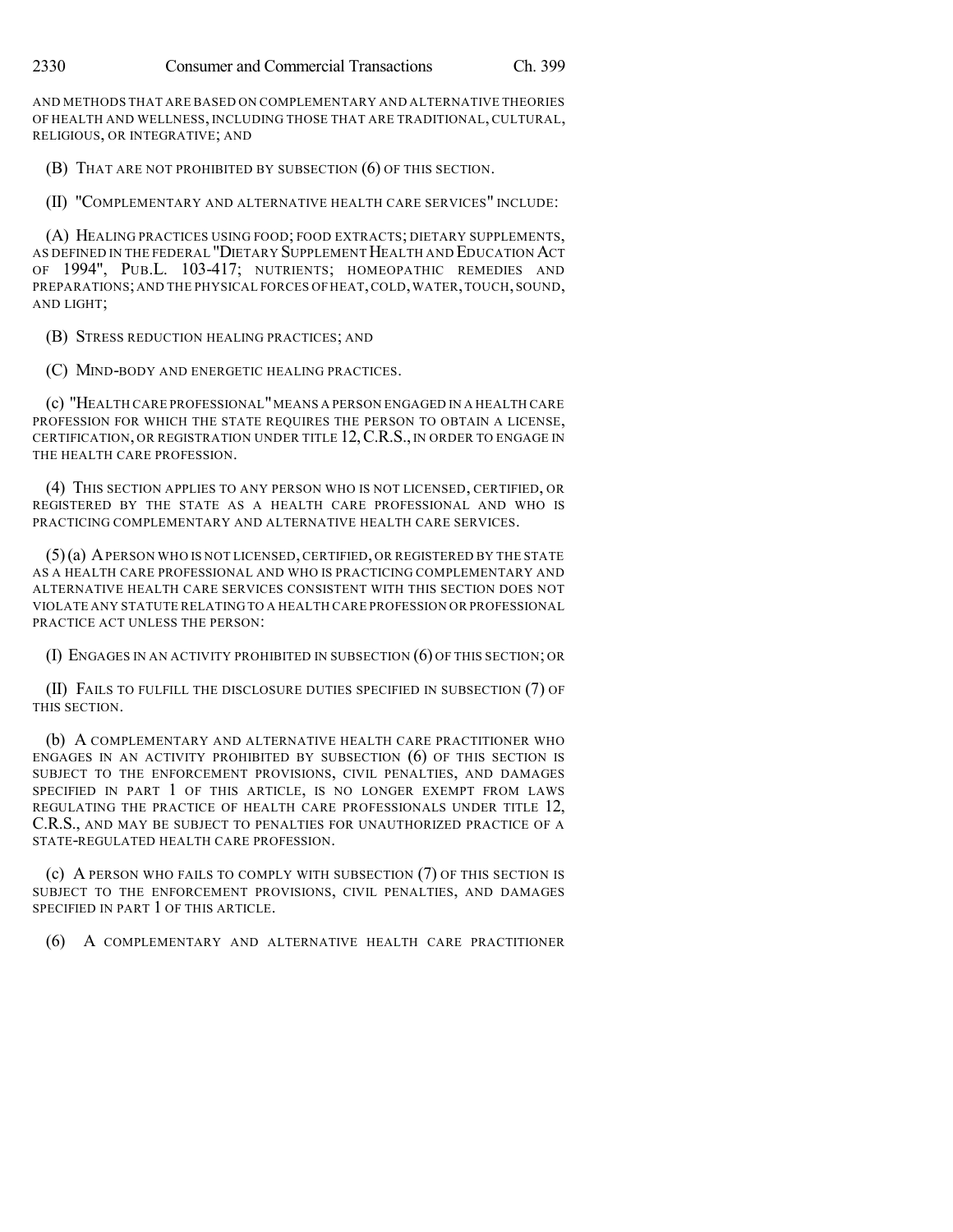PROVIDING COMPLEMENTARY AND ALTERNATIVE HEALTH CARE SERVICES UNDER THIS SECTION WHO IS NOT LICENSED, CERTIFIED, OR REGISTERED BY THE STATE SHALL NOT:

(a) PERFORM SURGERY OR ANY INVASIVE PROCEDURE, INCLUDING A PROCEDURE THAT REQUIRES ENTRY INTO THE BODY THROUGH SKIN, PUNCTURE, MUCOSA, INCISION,OR OTHER INTRUSIVE METHOD,EXCEPT AS PERMITTED UNDER PARAGRAPH  $(g)$  OF THIS SUBSECTION  $(6)$ ;

(b) ADMINISTER OR PRESCRIBE X RAY RADIATION TO ANOTHER PERSON;

(c) PRESCRIBE, ADMINISTER, INJECT, DISPENSE, SUGGEST, OR RECOMMEND A PRESCRIPTION OR LEGEND DRUG OR A CONTROLLED SUBSTANCE OR DEVICE IDENTIFIED IN THE FEDERAL "CONTROLLED SUBSTANCES ACT", 21 U.S.C. SEC. 801 ET SEQ., AS AMENDED;

(d) USE GENERAL OR SPINAL ANESTHETICS, OTHER THAN TOPICAL ANESTHETICS;

(e) ADMINISTER IONIZING RADIOACTIVE SUBSTANCES FOR THERAPEUTIC PURPOSES;

(f) USE A LASER DEVICE THAT PUNCTURES THE SKIN, INCISES THE BODY, OR IS OTHERWISE USED AS AN INVASIVE INSTRUMENT. IF A COMPLEMENTARY AND ALTERNATIVE HEALTH CARE PRACTITIONER USES A LASER DEVICE AS A NONINVASIVE INSTRUMENT, THE LASER DEVICE MUST BE CLEARED BY THE FEDERAL FOOD AND DRUG ADMINISTRATION FOR OVER-THE-COUNTER USE.

(g) PERFORM ENEMAS OR COLONIC IRRIGATION UNLESS THE COMPLEMENTARY AND ALTERNATIVE HEALTH CARE PRACTITIONER:

(I) MAINTAINS BOARD CERTIFICATION THROUGH THE INTERNATIONAL ASSOCIATION OF COLON HYDROTHERAPY OR THE NATIONAL BOARD FOR COLON HYDROTHERAPY OR THEIR SUCCESSOR ENTITIES;

(II) DISCLOSES THAT HE OR SHE IS NOT A PHYSICIAN LICENSED PURSUANT TO ARTICLE 36 OF TITLE 12, C.R.S.; AND

(III) RECOMMENDS THAT THE CLIENT HAVE A RELATIONSHIP WITH A LICENSED PHYSICIAN;

(h) PRACTICE MIDWIFERY;

(i) PRACTICE PSYCHOTHERAPY, AS DEFINED IN SECTION 12-43-201 (9), C.R.S.;

(j) PERFORM SPINAL ADJUSTMENT, MANIPULATION, OR MOBILIZATION;

(k) PROVIDE OPTOMETRIC PROCEDURES OR INTERVENTIONS THAT CONSTITUTE THE PRACTICE OF OPTOMETRY, AS DEFINED IN ARTICLE 40 OF TITLE 12, C.R.S.;

(l) DIRECTLY ADMINISTER MEDICAL PROTOCOLS TO A PREGNANT WOMAN OR TO A CLIENT WHO HAS CANCER;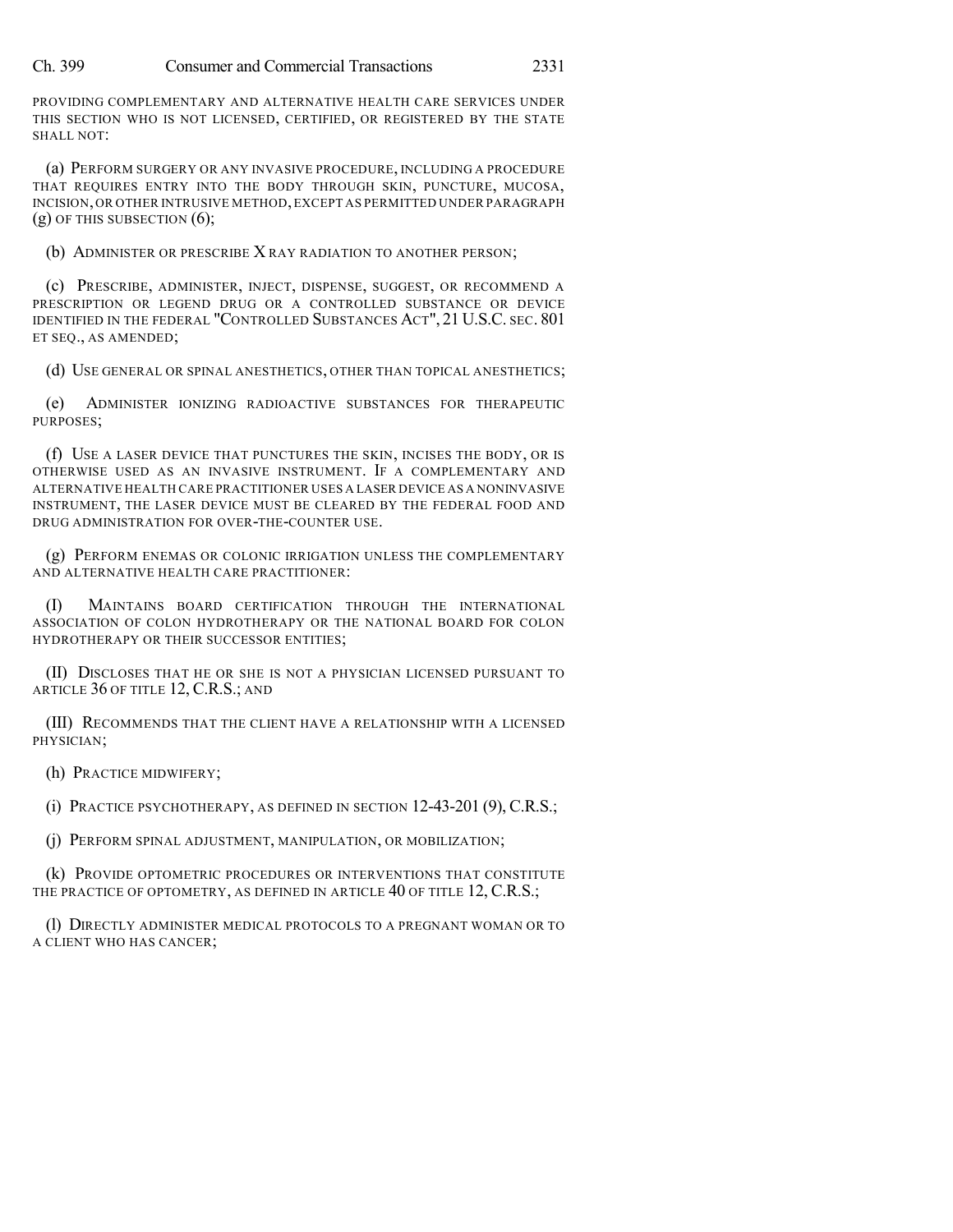(m) TREAT A CHILD WHO IS UNDER TWO YEARS OF AGE;

(n) TREAT A CHILD WHO IS TWO YEARS OF AGE OR OLDER BUT LESS THAN EIGHT YEARS OF AGE UNLESS THE COMPLEMENTARY AND ALTERNATIVE HEALTH CARE PRACTITIONER:

(I) OBTAINS THE WRITTEN, SIGNED CONSENT OF THE CHILD'S PARENT OR LEGAL GUARDIAN;

(II) DISCLOSES THAT HE OR SHE IS NOT A PHYSICIAN LICENSED PURSUANT TO ARTICLE 36 OF TITLE 12, C.R.S.;

(III) RECOMMENDS THAT THE CHILD HAVE A RELATIONSHIP WITH A LICENSED PEDIATRIC HEALTH CARE PROVIDER; AND

(IV) REQUESTS PERMISSION FROM THE PARENT OR LEGAL GUARDIAN FOR THE COMPLEMENTARY AND ALTERNATIVE HEALTH CARE PRACTITIONER TO ATTEMPT TO DEVELOP AND MAINTAIN A COLLABORATIVE RELATIONSHIP WITH THE CHILD'S LICENSED PEDIATRIC HEALTH CARE PROVIDER, IF THE CHILD HAS A RELATIONSHIP WITH A LICENSED PEDIATRIC HEALTH CARE PROVIDER;

(o) PROVIDE DENTAL PROCEDURES OR INTERVENTIONS THAT CONSTITUTE THE PRACTICE OF DENTISTRY, AS DEFINED IN ARTICLE 35 OF TITLE 12, C.R.S.;

(p) SET FRACTURES;

(q) PRACTICE OR REPRESENT THAT HE OR SHE IS PRACTICING MASSAGE THERAPY, WHICH, FOR PURPOSES OF THIS SECTION:

(I) INCLUDES PRACTICES WHERE THE PRIMARY PURPOSE IS TO PROVIDE DEEP STROKING MUSCLE TISSUE MASSAGE OF THE HUMAN BODY; AND

(II) EXCLUDES:

(A) STROKING OF THE HANDS, FEET, OR EARS; OR

(B) THE USE OF TOUCH, WORDS, AND DIRECTED MOVEMENT OF A HEALING ART WITHIN THE BODYWORK COMMUNITY, INCLUDING HEALING TOUCH, MIND-BODY CENTERING, ORTHOBIONOMY, REFLEXOLOGY, ROLFING, REIKI, QIGONG, MUSCLE ACTIVATION TECHNIQUES, AND PRACTICES WITH THE PRIMARY PURPOSE OF AFFECTING ENERGY SYSTEMS OF THE HUMAN BODY;

(r) PROVIDE A CONVENTIONAL MEDICAL DISEASE DIAGNOSIS TO A CLIENT;

(s) RECOMMEND THE DISCONTINUATION OF A COURSE OF CARE, INCLUDING A PRESCRIPTION DRUG, THAT WAS RECOMMENDED OR PRESCRIBED BY A HEALTH CARE PROFESSIONAL; OR

(t) HOLD ONESELF OUT AS, STATE, INDICATE, ADVERTISE, OR IMPLY TO A CLIENT OR PROSPECTIVE CLIENT THAT HE OR SHE IS A PHYSICIAN, SURGEON, OR BOTH, OR THAT HE OR SHE IS A HEALTH CARE PROFESSIONAL WHO IS LICENSED, CERTIFIED, OR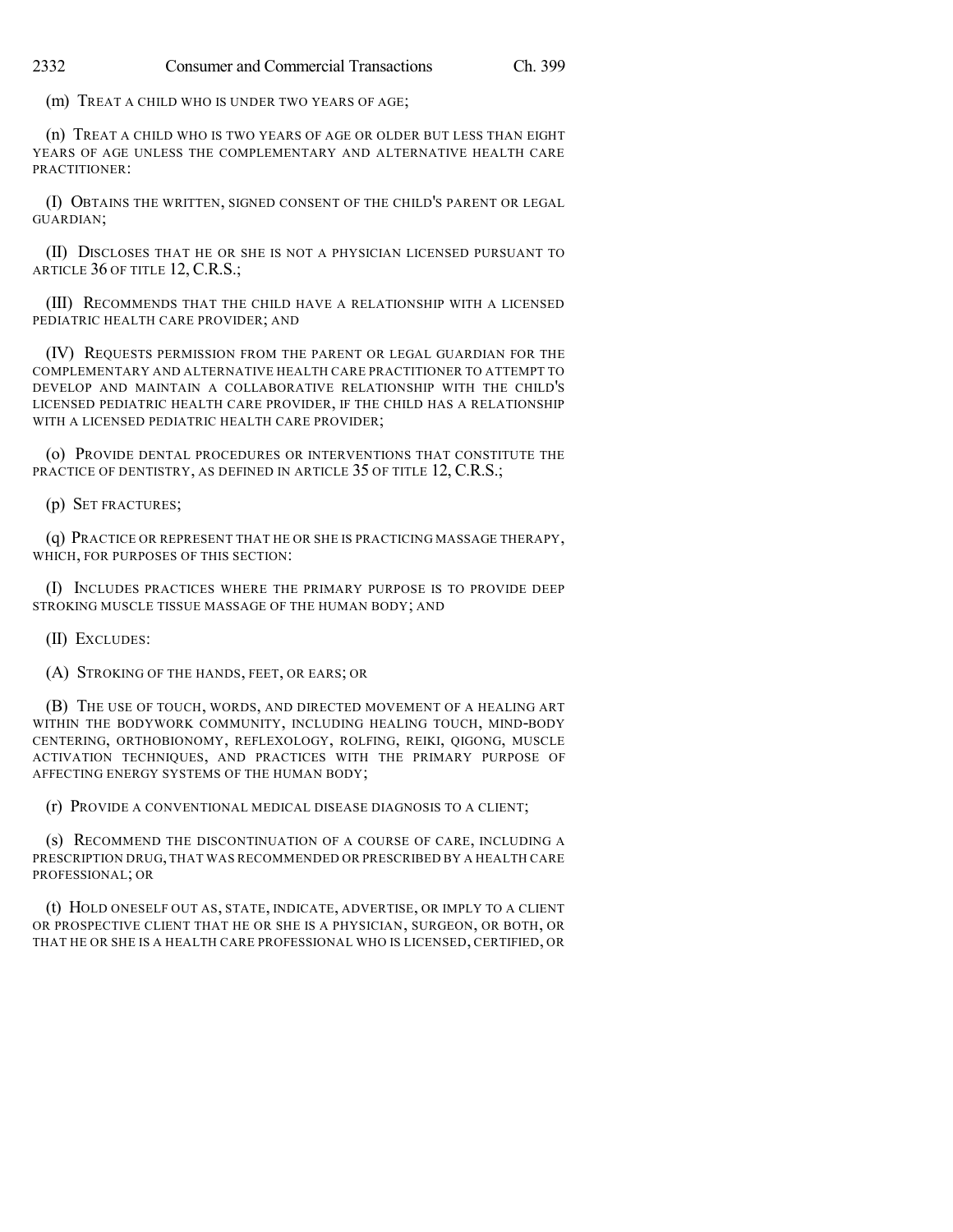REGISTERED BY THE STATE.

(7) (a) ANY PERSON PROVIDING COMPLEMENTARY AND ALTERNATIVE HEALTH CARE SERVICES IN THIS STATE WHO IS NOT LICENSED, CERTIFIED, OR REGISTERED BY THE STATE AS A HEALTH CARE PROFESSIONAL, IS NOT REGULATED BY A PROFESSIONAL BOARD OR THE DIVISION OF PROFESSIONS AND OCCUPATIONS IN THE DEPARTMENT OF REGULATORY AGENCIES PURSUANT TO TITLE 12, C.R.S., AND IS ADVERTISING OR CHARGING A FEE FOR HEALTH CARE SERVICES SHALL PROVIDE TO EACH CLIENT DURING THE INITIAL CLIENT CONTACT THE FOLLOWING INFORMATION IN A PLAINLY WORDED WRITTEN STATEMENT:

(I) THE COMPLEMENTARY AND ALTERNATIVE HEALTH CARE PRACTITIONER'S NAME, BUSINESS ADDRESS, TELEPHONE NUMBER, AND ANY OTHER CONTACT INFORMATION FOR THE PRACTITIONER;

(II) THE FACT THAT THE COMPLEMENTARY AND ALTERNATIVE HEALTH CARE PRACTITIONER IS NOT LICENSED, CERTIFIED, OR REGISTERED BY THE STATE AS A HEALTH CARE PROFESSIONAL;

(III) THE NATURE OF THE COMPLEMENTARY AND ALTERNATIVE HEALTH CARE SERVICES TO BE PROVIDED;

(IV) A LISTING OF ANY DEGREES, TRAINING, EXPERIENCE, CREDENTIALS, OR OTHER QUALIFICATIONS THE PERSON HOLDS REGARDING THE COMPLEMENTARY AND ALTERNATIVE HEALTH CARE SERVICES HE OR SHE PROVIDES;

(V) A STATEMENT THAT THE CLIENT SHOULD DISCUSS ANY RECOMMENDATIONS MADE BY THE COMPLEMENTARY AND ALTERNATIVE HEALTH CARE PRACTITIONER WITH THE CLIENT'S PRIMARY CARE PHYSICIAN, OBSTETRICIAN, GYNECOLOGIST, ONCOLOGIST, CARDIOLOGIST, PEDIATRICIAN, OR OTHER BOARD-CERTIFIED PHYSICIAN; AND

(VI) A STATEMENT INDICATING WHETHER OR NOT THE COMPLEMENTARY AND ALTERNATIVE HEALTH CARE PRACTITIONER IS COVERED BY LIABILITY INSURANCE APPLICABLE TO ANY INJURY CAUSED BY AN ACT OR OMISSION OF THE COMPLEMENTARY AND ALTERNATIVE HEALTH CARE PRACTITIONER IN PROVIDING COMPLEMENTARY AND ALTERNATIVE HEALTH CARE SERVICES PURSUANT TO THIS SECTION.

(b) BEFORE A COMPLEMENTARY AND ALTERNATIVE HEALTH CARE PRACTITIONER PROVIDES COMPLEMENTARY AND ALTERNATIVE HEALTH CARE SERVICES FOR THE FIRST TIME TO A CLIENT, THE COMPLEMENTARY AND ALTERNATIVE HEALTH CARE PRACTITIONER SHALL OBTAIN A WRITTEN, SIGNED ACKNOWLEDGMENT FROM THE CLIENT STATING THAT THE CLIENT HAS RECEIVED THE INFORMATION DESCRIBED IN PARAGRAPH (a) OF THIS SUBSECTION (7). THE COMPLEMENTARY AND ALTERNATIVE HEALTH CARE PRACTITIONER SHALL GIVE A COPY OF THE ACKNOWLEDGMENT TO THE CLIENT AND SHALL RETAIN THE ORIGINAL OR A COPY OF THE ACKNOWLEDGMENT FOR AT LEAST TWO YEARS AFTER THE LAST DATE OF SERVICE.

(c) A COMPLEMENTARY AND ALTERNATIVE HEALTH CARE PRACTITIONER SHALL NOT REPRESENT IN ANY ADVERTISEMENT FOR COMPLEMENTARY AND ALTERNATIVE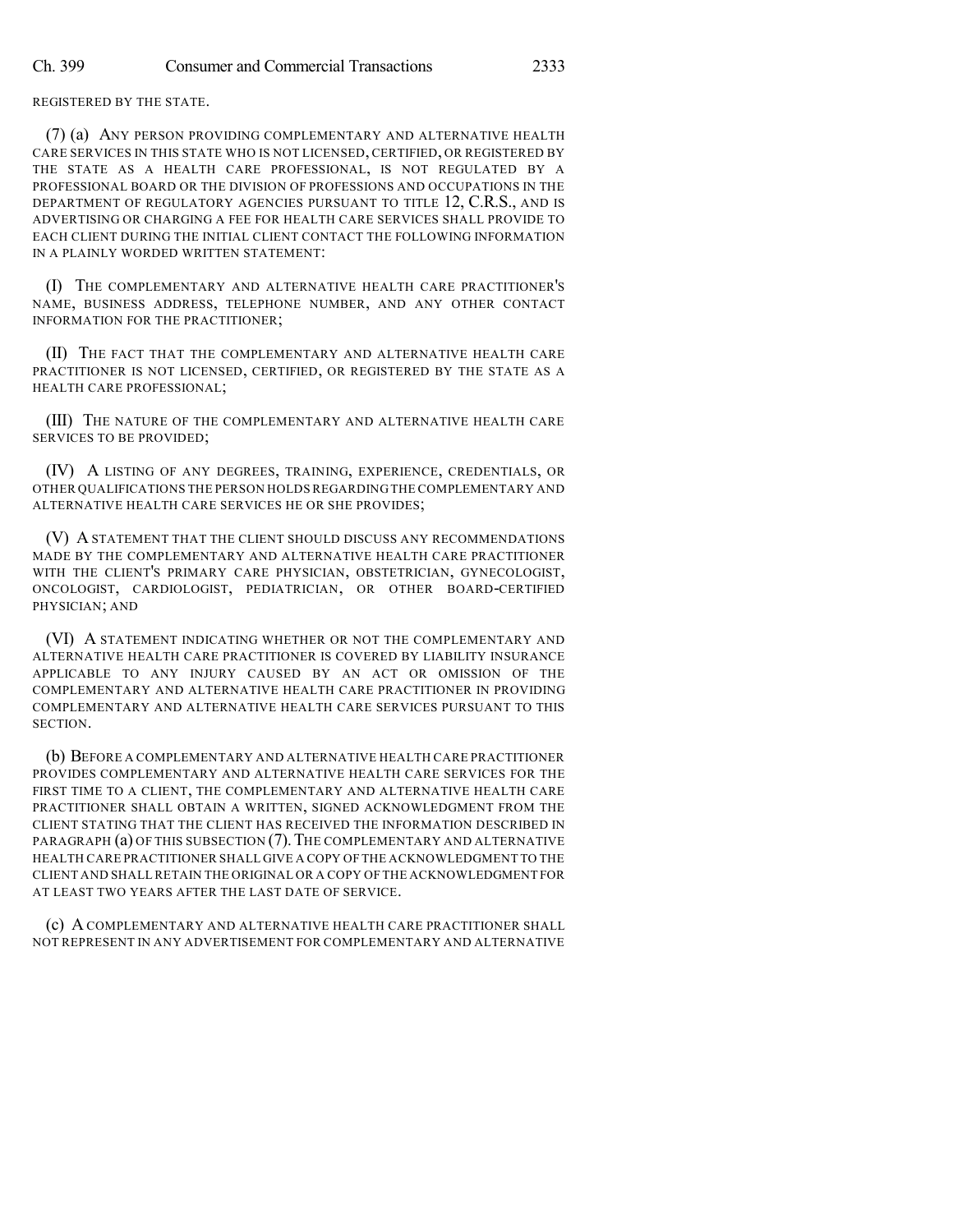HEALTH CARE SERVICES THAT THE COMPLEMENTARY AND ALTERNATIVE HEALTH CARE PRACTITIONER IS LICENSED, CERTIFIED, OR REGISTERED BY THE STATE AS A HEALTH CARE PROFESSIONAL.

(8) THE FOLLOWING PERSONS SHALL NOT PROVIDE COMPLEMENTARY AND ALTERNATIVE HEALTH CARE SERVICES PURSUANT TO THIS SECTION:

(a) A HEALTH CARE PROFESSIONAL WHOSE STATE-ISSUED LICENSE, CERTIFICATION,OR REGISTRATION HAS BEEN REVOKED OR SUSPENDED BY THE STATE AND HAS NOT BEEN REINSTATED;

(b) A PERSON WHO HAS BEEN CONVICTED OF A FELONY FOR A CRIME AGAINST A PERSON OR A FELONY RELATED TO HEALTH CARE AND WHO HAS NOT SATISFIED THE TERMS OF THE SENTENCE IMPOSED FOR THE CRIME. AS USED IN THIS PARAGRAPH (b), "CONVICTED"INCLUDES ENTERING A PLEA OF GUILTY OR NOLO CONTENDERE OR THE IMPOSITION OF A DEFERRED SENTENCE.

(c) A PERSON WHO HAS BEEN DEEMED MENTALLY INCOMPETENT BY A COURT OF LAW.

(9)(a) ACOMPLEMENTARY AND ALTERNATIVE HEALTH CARE PRACTITIONER WHO RENDERS COMPLEMENTARY AND ALTERNATIVE HEALTH CARE SERVICES CONSISTENT WITH THIS SECTION IS NOT ENGAGING IN THE PRACTICE OF MEDICINE, AS DEFINED IN ARTICLE 36 OF TITLE 12,C.R.S., AND IS NOT VIOLATING THE "COLORADO MEDICAL PRACTICE ACT", ARTICLE 36 OF TITLE 12, C.R.S., AS LONG AS THE COMPLEMENTARY AND ALTERNATIVE HEALTH CARE PRACTITIONER DOES NOT ENGAGE IN AN ACT PROHIBITED IN SUBSECTION (6) OF THIS SECTION.

(b) NOTHING OTHERWISE AUTHORIZES A COMPLEMENTARY AND ALTERNATIVE HEALTH CARE PRACTITIONER PRACTICING WITHIN THE SCOPE OF PRACTICE IN THIS SECTION TO ENGAGE IN THE PRACTICE OF MEDICINE.

(10) THIS SECTION DOES NOT APPLY TO OR PROHIBIT:

(a) ANY LICENSED,CERTIFIED,OR REGISTERED HEALTH CARE PROFESSIONAL FROM PRACTICING HIS OR HER REGULATED PROFESSION;

(b) THE PRACTICE OF HEALTH CARE SERVICES THAT ARE EXEMPT FROM STATE REGULATION OR THE PROVISION OF HEALTH CARE SERVICES BY A PERSON WHO IS EXEMPT FROM STATE REGULATION; OR

(c) APERSON FROM SELLING DIETARY SUPPLEMENTS AS STIPULATED UNDER THE FEDERAL "DIETARY SUPPLEMENT HEALTH AND EDUCATION ACT OF 1994", PUB.L. 103-417, OR OTHER NATURAL HEALTH CARE PRODUCTS OR ADVISING, EDUCATING, OR COUNSELING ABOUT THE STRUCTURE AND FUNCTION OF THE HUMAN BODY AND THE USE OF NATURAL HEALTH CARE PRODUCTS TO SUPPORT HEALTH AND WELLNESS.

(11) THIS SECTION DOES NOT LIMIT THE RIGHT OF ANY PERSON TO SEEK RELIEF UNDER THIS ARTICLE OR ANY OTHER AVAILABLE CIVIL OR COMMON LAW REMEDY FOR DAMAGES RESULTING FROM THE NEGLIGENCE OF A PERSON PROVIDING COMPLEMENTARY AND ALTERNATIVE HEALTH CARE SERVICES.